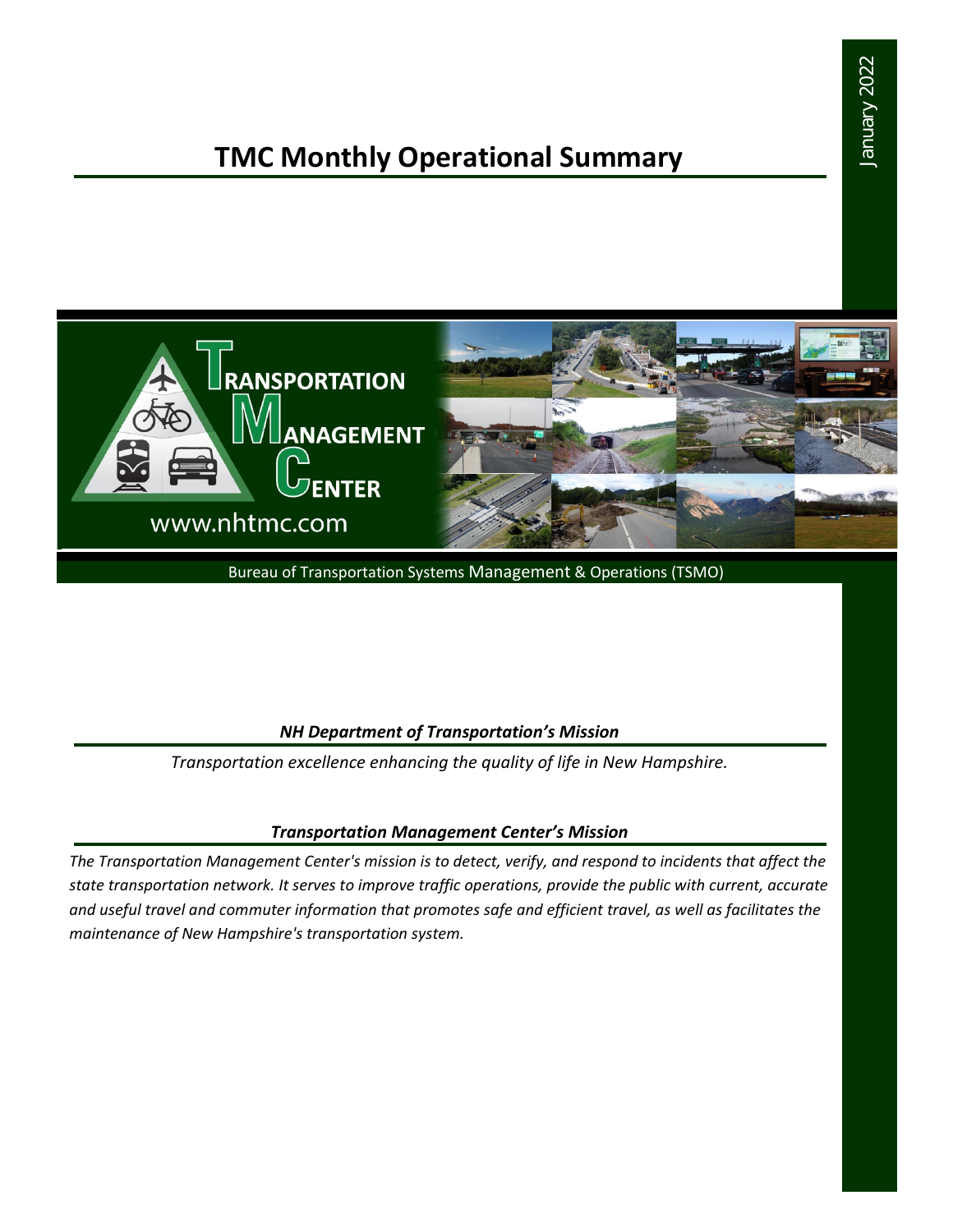**1**

**2 3**

**<sup>4</sup> <sup>5</sup> <sup>6</sup>**

### **New Hampshire Transportation Management Center Coverage Areas by District**

The State of New Hampshire is divided into six Districts and the New Hampshire Turnpike System comprising of approximately 9,266 lane miles.

### **Permanent ITS Equipment List**

| <b>Closed-Circuit Television (CCTV) Cameras</b>                                                                                                                                                 | 2021 Total      | 2022 Total      |          |
|-------------------------------------------------------------------------------------------------------------------------------------------------------------------------------------------------|-----------------|-----------------|----------|
| CCTV cameras are used to pinpoint and<br>monitor traffic events so that information<br>can be disseminated quickly and<br>accurately.                                                           | 143             | 143             |          |
| <b>Dynamic Message Signs (DMS)</b>                                                                                                                                                              |                 |                 |          |
| DMS aid in sending messages to motorists                                                                                                                                                        | 57              | 57              |          |
| to inform them of traffic events that may                                                                                                                                                       | $16^{1}$        | $16^{1}$        |          |
| be impacting their route ahead.<br><sup>1</sup> Additional DMS that TSMO uses during the winter<br>season.<br><sup>2</sup> TSMO is responsible for an additional ~20 DMS for the<br>department. | 20 <sup>2</sup> | 20 <sup>2</sup> |          |
| <b>Road Weather Information System</b><br>(RWIS)                                                                                                                                                |                 |                 |          |
| A RWIS collects and displays data from a<br>network of pavement and atmospheric<br>sensors to provide site-specific weather<br>and pavement surface condition<br>information.                   | 37              | 37              |          |
| Variable Speed Limit Sign (VSL)                                                                                                                                                                 |                 |                 |          |
| VSL are speed limits that change based on<br>road, traffic, and weather conditions.                                                                                                             | 23              | 23              | IINIMIIN |
| <b>Motor Vehicle Detection System (MVDS)</b>                                                                                                                                                    |                 |                 |          |
| MVDS are sensors that collect speed and<br>volume data.                                                                                                                                         | 39              | 39              |          |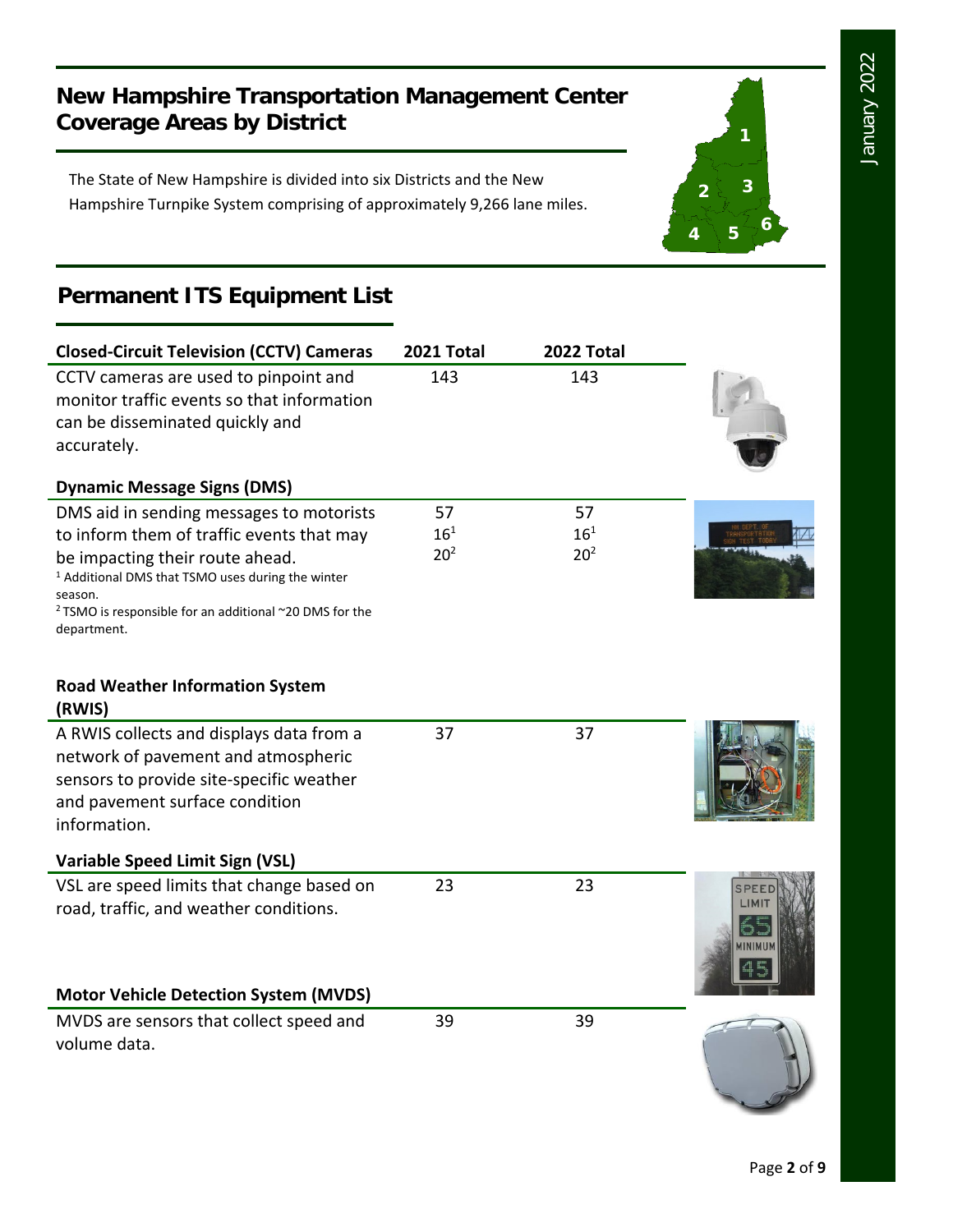|                                                                                                                                         | <b>Current Month</b>                 | 2022 Total |  |
|-----------------------------------------------------------------------------------------------------------------------------------------|--------------------------------------|------------|--|
| <b>Unplanned Incidents</b>                                                                                                              | <b>Total Unplanned Incidents</b>     |            |  |
| Operators log information about each<br>unplanned incident including date/time,<br>location, traffic impact, and duration.              | 129                                  | 129        |  |
| <b>Planned Incidents</b>                                                                                                                | <b>Total Planned Incidents</b>       |            |  |
| Operators log information about each<br>planned incident including date/time,<br>location, traffic impact, and duration.                | 74                                   | 74         |  |
| Communication                                                                                                                           | <b>Total Calls</b>                   |            |  |
| Operators log all incoming and outgoing<br>control room communications, engaging<br>various incident responders and<br>stakeholders.    | 4,237                                | 4,237      |  |
| <b>Work Zones Communication</b>                                                                                                         | <b>Total Construction Calls</b>      |            |  |
| Construction related activities or<br>communication that's outside of planned<br>incidents.                                             | 620                                  | 620        |  |
| <b>DMS Messages</b>                                                                                                                     | <b>Total Messages</b>                |            |  |
| All changes to DMS are logged and<br>reviewed.                                                                                          | 8,486                                | 8,486      |  |
| <b>Public Outreach</b>                                                                                                                  | <b>Total NHTMC.com Webpage Users</b> |            |  |
| Operators use Twitter and nhtmc.com to<br>inform motorists about traffic events and<br>other road related information.                  | 1,561                                | 1,561      |  |
| <b>Storm Desk Activations</b>                                                                                                           | <b>Total Storm Desk Activations</b>  |            |  |
| The TSMO Storm Desk is activated during<br>storm events. The Storm Desk is utilized<br>as a single point of contact to<br>stakeholders. | 4                                    | 4          |  |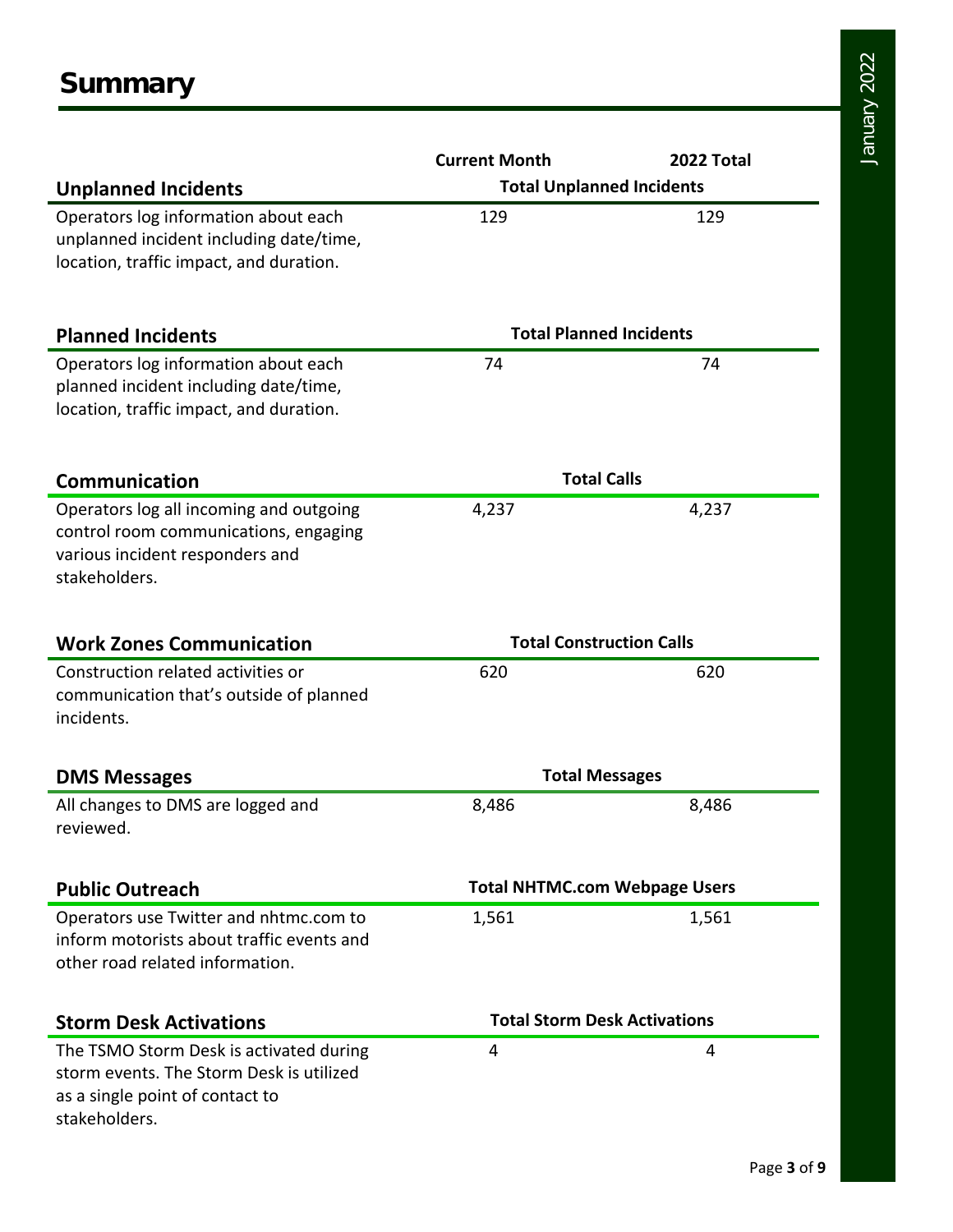## January 2022 January 2022

### **Unplanned Incidents**



Increased staffing within the TMC is necessary during normal business hours to better facilitate daily operations while also managing unplanned incidents. Incidents are tracked by the time at which the operators are notified of the start of the event.

### **Current Month - Incidents by Type**



This graph shows the type of incident totals for the month.

### **Types of Incidents:**

**No Closure:** No lane closures occurred during the incident. **Partial Closure**: Only a part of the roadway was closed. **Full Closure**: All lanes were closed during the incident.

No Closure Partial Closure Full Closure

### **Current Month - Incident Duration Current Month - Incident by Road**

This graph shows the duration history of incidents.



This graph shows which type of roadway the incidents occurred on.

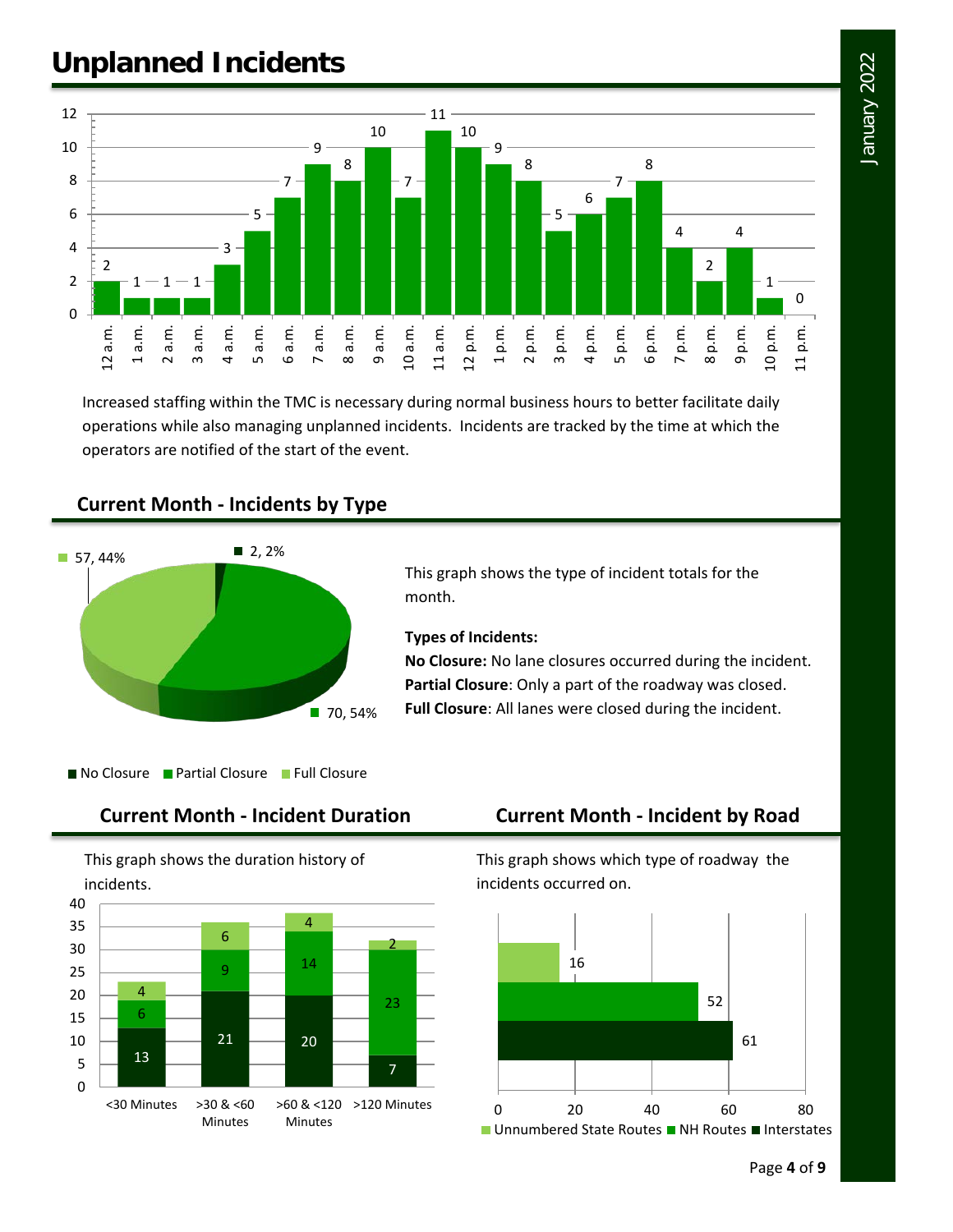### **Planned Events**



Additional staffing within the TMC is necessary during peak hours to meet the demands of daily planned operations. Planned Events are tracked by the time at which the operators are notified of the start of the event.

# $24,32\%$

**Current Month - Incidents by Type**



■ Bridge Maintenance (Partial Closure) ■ Bridge Maintenance (Full Closure) ■ Road Maintenance (Partial Closure) ■ Road Maintenance (Full Closure) **Other** 

### **Current Month - Incident Duration Current Month - Incident by Road**

This graph shows the duration history of incidents.



This graph shows which type of roadway the incidents occurred on.



This graph shows the type of incident totals for the month.

Planned Events that impact the roadway, shoulder, or a ramp include events such as construction, bridge maintenance, or road maintenance. Each type could result in a partial closure or full closure.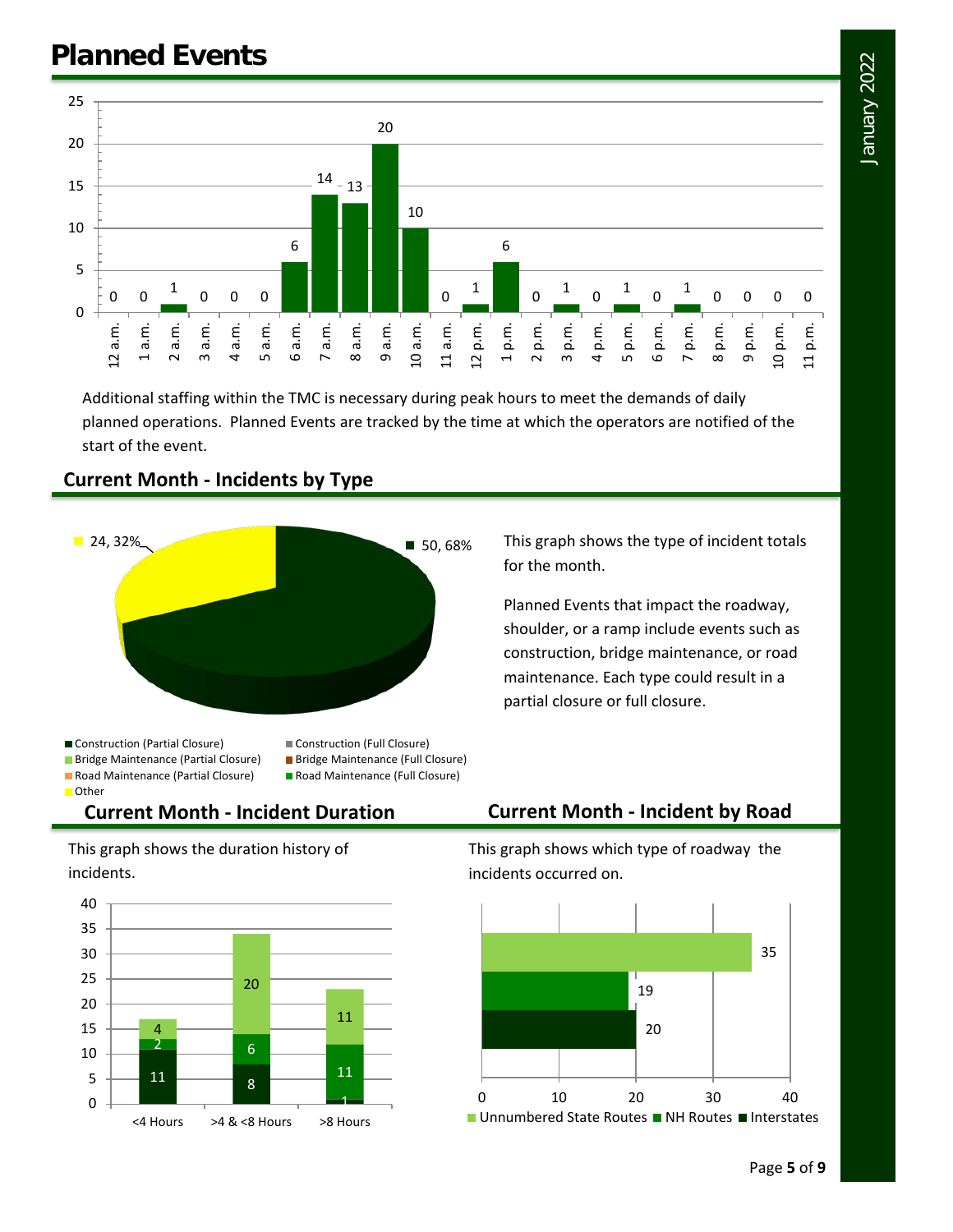### **Current Month - Calls by Type**

Dispatchers receive different types of calls throughout the day. They log the type of call and review this information monthly.



### **Log Entries by Type**

This graph shows the amount of log entries by type that TMC Operators have entered into the Compass ATMS for the current month.

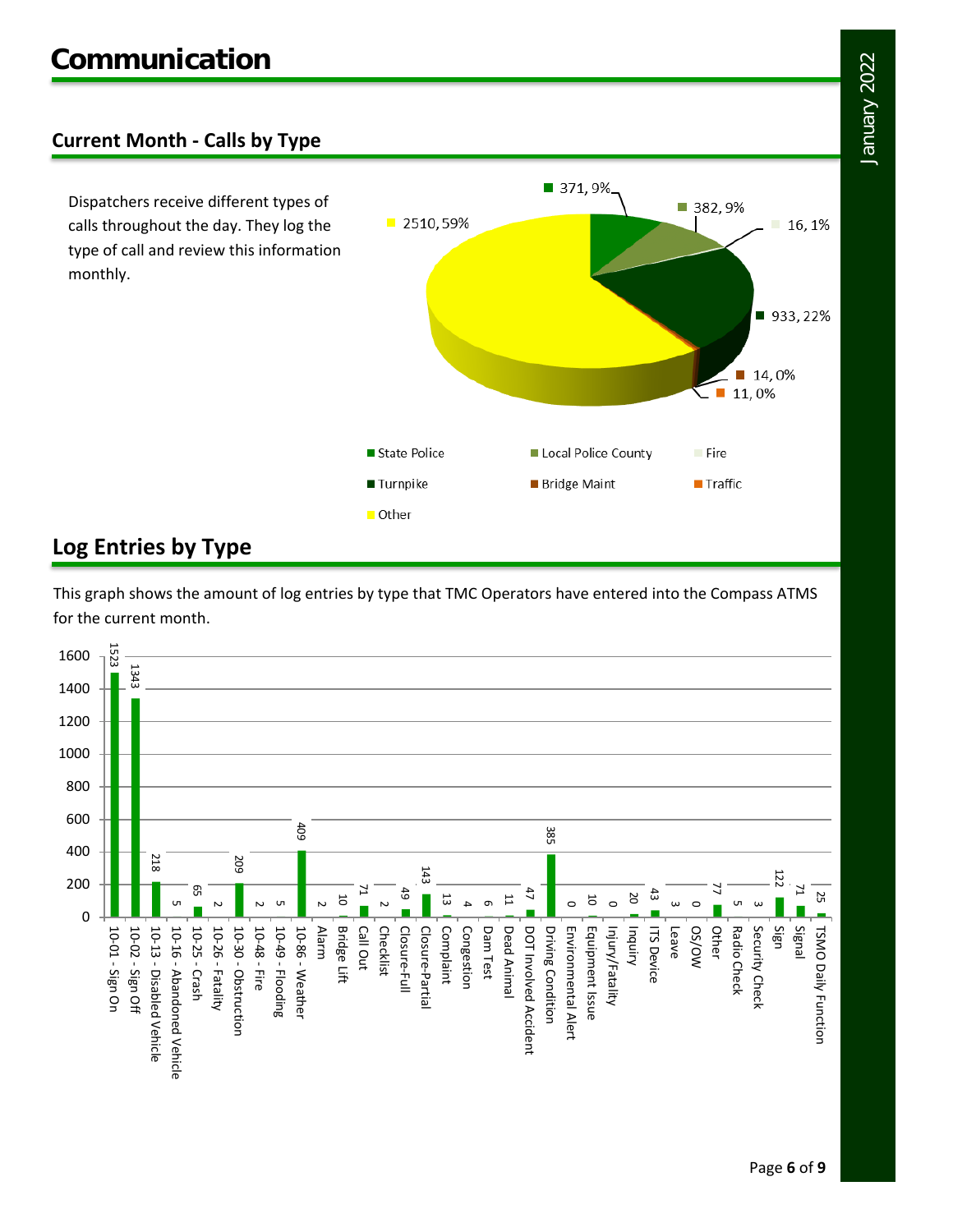This graph shows the different types of construction related calls that dispatchers received.



### **Current Month – Construction Calls Incidents Occurring in Work Zones**

This graph shows the total number of incidents reported on Work Zone Crash Reports from the Bureau of Construction.



### **Incidents Occurring in Work Zones by Location**



The graph to the left shows the incidents occurring in work zones by district for the current month and for the current year.

The map to the right shows the current year total for incidents occurring in work zones by district.

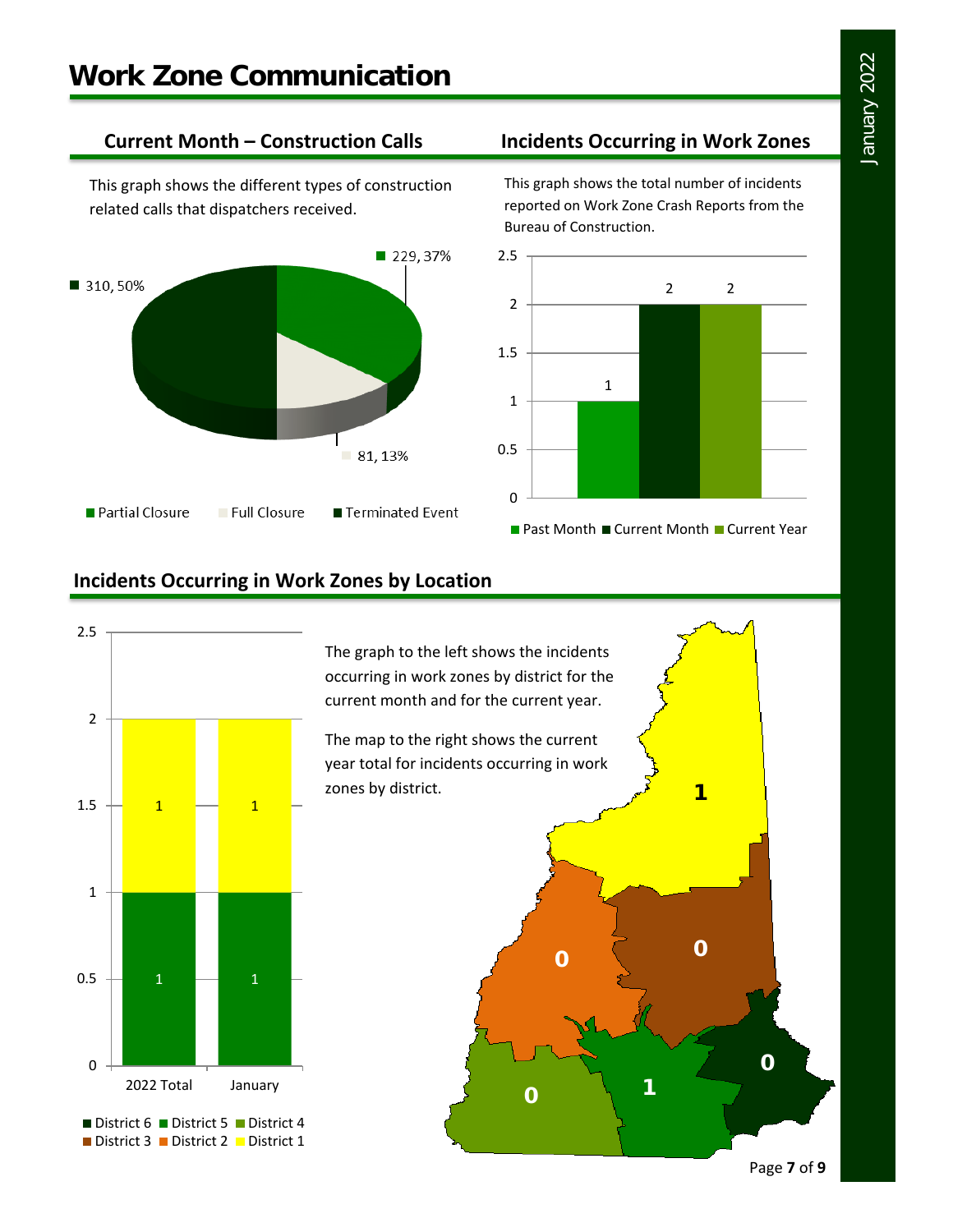### **DMS Messages**





■ Total Messages 2021 ■ Highest Month-January ■ Lowest Month-January

This graph shows the total messages that were posted to DMS for the year so far.

This graph shows the type of message that were relayed to the public by being displayed on the DMS.

### **Current Month - Total Messages Posted by Board**

| 101 E 52.8 FSV5                 | 52  | 93 NM 2.35 VSL D 5            | 18  | <b>95N 3.0 FSDT</b>    | 139 |
|---------------------------------|-----|-------------------------------|-----|------------------------|-----|
| 101E 102 PSP5                   | 28  | 93 NM 3.8 VSL D5              | 17  | 95S 15.4 FSDT          | 145 |
| 101E 114.8 FSV6                 | 143 | 93 NM 6.6 VSL D5              | 17  | 95S 3.4 FSPT           | 54  |
| 101W 102.6 FSV5                 | 33  | 93 S 2.2 VSL D 5              | 14  | <b>95S 7.6 FSDT</b>    | 141 |
| 101W 115 PSP5                   | 27  | 93 S 22.6 PSVT - SWZ - M06    | 45  | FEE N 1.2 FSVT         | 57  |
| 101W 128 PSV6                   | 41  | 93 S 23.3 PSVT - SWZ - M05    | 101 | <b>FEE N 16.2 PSVT</b> | 31  |
| 16N 35.0 PSV3                   | 39  | 93 S 25.1 PSVT - SWZ - M04    | 45  | FEE N 18.8 FSVT        | 45  |
| 16S 75.4 FSV3                   | 39  | 93 S 25.6 PSVT - SWZ - M03    | 39  | FEE N 5.2 PSVT         | 49  |
| 293N 8.8 FSPT                   | 269 | 93 S 26.4 PSVT - SWZ - M02    | 164 | FEE S 17.8 PSVT        | 51  |
| 293S 1.4 FSD5                   | 85  | 93 S 27.4 PSVT - SWZ - M01    | 118 | FEE S 3.8 FSDT         | 37  |
| 293S 4.8 FSDT                   | 58  | 93 S 31.9 PSVT - SWZ - M07    | 153 | ST N 1.0 FSAT          | 181 |
| 393 W 1.9 PSV5                  | 18  | 93 S 5.2 VSL D5               | 17  | <b>ST N 19.2 PSVT</b>  | 42  |
| 4 W 98.9 FSS6                   | 16  | 93 S EX 9 On-Ramp - SWZ - M09 | 32  | ST N 4.4 FSST          | 59  |
| 4E 92.4 FSS6                    | 22  | 93 SM 2.2 VSL D 5             | 14  | <b>ST S 24.4 FSVT</b>  | 139 |
| <b>4E 98 FSA6</b>               | 39  | 93 SM 5.2 VSL D5              | 16  | ST S 3.4 FSDT          | 903 |
| 89 N 56.8 PSV2 - SWZ - M01      | 78  | 93N 16.0 VSL D5               | 17  | <b>ST S 34.4 PSVT</b>  | 44  |
| 89 N 57.2 PSV2 - SWZ - M02      | 53  | 93N 16.0 VSL D5 Median        | 14  | ST S 7.8 FSAT          | 789 |
| 89 N 59.8 PSV2 - SWZ - M03      | 60  | 93N 23.4 FSD5                 | 393 | <b>WA W 0.5 FSST</b>   | 24  |
| 89 S 58.7 PSV2 - SWV - M07      | 52  | 93N 32.9 FSST                 | 48  |                        |     |
| 89 S VT 0.9 PSV VT - SWZ - M05  | 23  | 93N 36.2 FSVT                 | 57  |                        |     |
| 89N 1.8 FSV5                    | 177 | 93N 43.8 PSP5                 | 33  |                        |     |
| 89N 18.4 FSS5                   | 62  | 93N 57.6 FSS3                 | 17  |                        |     |
| 89N 28.8 PSV2                   | 24  | 93N 76.4 FSV3                 | 52  |                        |     |
| 89N 35.5 FSV2                   | 62  | 93N 82.6 FSV3                 | 49  |                        |     |
| 89N 43.8 PSV2                   | 50  | 93N 99.6 FSA3                 | 50  |                        |     |
| 89N 49.0 PSV2                   | 23  | 93S 117.6 FSA1                | 20  |                        |     |
| 89N 54.9 FSS2                   | 37  | 93S 122.2 FSV1                | 27  |                        |     |
| 89S 10.8 FSV5                   | 54  | 93S 23.4 FSD5                 | 196 |                        |     |
| 89S 3.4 FSV5                    | 430 | 93S 27.8 FSDT                 | 248 |                        |     |
| 89S 31.4 PSP5                   | 10  | 93S 32.4 FSVT                 | 73  |                        |     |
| 89S 42.6 PSV2                   | 24  | 93S 36.5 FSST                 | 42  |                        |     |
| 89S 55.0 PSV2                   | 52  | 93S 39.0 FSV5                 | 89  |                        |     |
| 89S 57.7 FSS2                   | 39  | 93S 43.3 PSV5                 | 23  |                        |     |
| 91 N VT 69.1 PSV VT - SWZ - M06 | 28  | 93S 48.0 FSV5                 | 56  |                        |     |
| 91 S VT 70.6 PSV VT - SWZ - M04 | 22  | 93S 57.6 PSP5                 | 27  |                        |     |
| 93 N 0.5 FSDT                   | 158 | 93S 68.8 FSV3                 | 47  |                        |     |
| 93 N 2.35 VSL D 5               | 14  | 93S 7.2 FSD5                  | 191 |                        |     |
| 93 N 3.8 VSL D5                 | 17  | 93S 85.4 FSV3                 | 47  |                        |     |
| 93 N 6.6 VSL D5                 | 17  | 95N 0.4 FSVT                  | 142 |                        |     |
| 93 N 7.5 FSD5                   | 162 | <b>95N 13.0 FSVT</b>          | 49  |                        |     |
| 93 N EX 9 On-Ramp - SWZ - M08   | 31  | 95N 14.8 FSDT                 | 71  |                        |     |